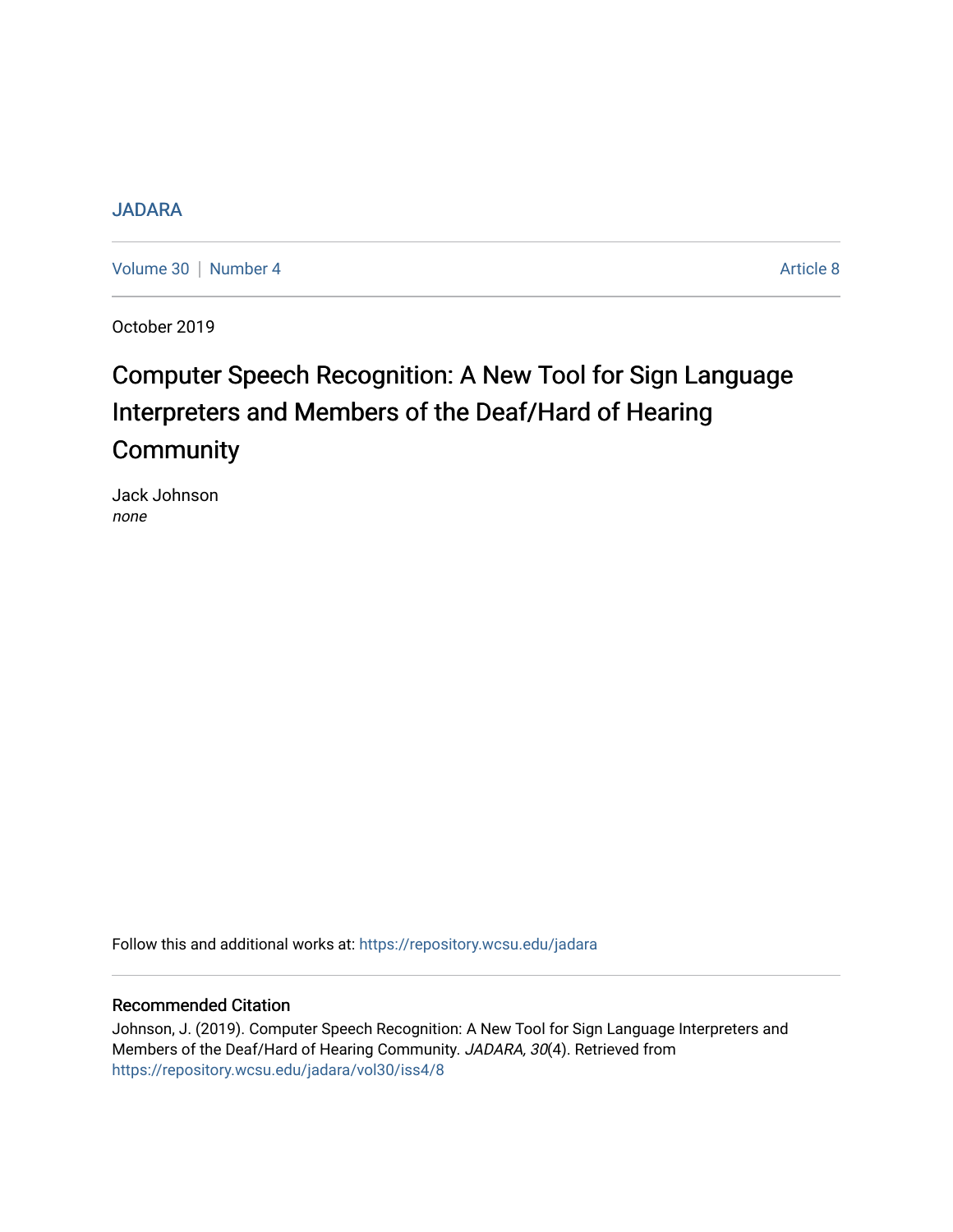# Computer SpeechRecognition: A New Tool for Sign Languagelnterpretersand Members of the Deaf/Hardof Hearing Community

# By: Jack Johnson and Carl Jensema

Speech recognition, also known as voice-to-text, is a relatively new technology that allows a person to speak into a microphone and have his/her speech converted to written text by a computer. This text then appears on the computer's monitor for easy viewing. The technology is improving to the point where the process is reasonably fast and accurate.

So how can this technology benefit the deaf or hard of hearing communities.^ The Institute for Disabilities Research and Training (EDRT) is currently researching this issue. IDRT is involved in a threeyear federally funded research project to investigate and develop new applications for speech recognition as an assistive device for members of the deaf or hard-of-hearing community.

#### What is Speech Recognition?

As previously stated, speech recognition uses a high . speed computer to convert spoken language into written text. A person dictates into a microphone, which is connected to an audio card in the computer, and the computer converts the speech into text. The computer speech recognition program "learns" a person's voice patterns, and the more the person uses speech recognition, the more accurately the computer will convert the person's voice to text. Prior to using the system, each person who speaks into the speech recognition program will be required to train on it and create a personal voice file. This takes one to two hours depending on which speech recognition program you use. The current trend is toward systems that require little or no training.

There are several speech recognition programs currently on the market. The top three speech recognition developers are Dragon Systems, IBM and Kurzweil. All three recently announced low priced (under \$100.00) versions of their software which include microphone and a vocabulary of up to 22,000 words. More expensive versions of these programs are available and offer vocabularies up to 160,000 words.

## Speech Recognition as an Assistive Device

Speech recognition can act as an assistive device for deaf or hard-ofhearing people. Present day American Sign Language (ASL) has approximately 5,000 signs, whereas the English language has over 500,000 words. A sign language interpreter trying to convey complex information must relay on a limited number of signs and finger spell words which have no sign. Interpreting complex technical information^ in sign language can be very difficult for an interpreter and equally difficult for a person trying to read finger spelling. One way to avoid this is through the use of speech recognition.

Using speech recognition, an interpreter has access to a vocabulary in excess of 160,000 words. The drawback is that the speech recognition currently cannot keep up with normal speaking speeds. Most speech recognition systems have a practical speed of about 60 words a minute while people usually speak at 120 to 140 words a minute. Sign language is fast, but the number of signs available is limited. Speech recognition is slow, but has a very large vocabulary.

Dr. Carl Jensema, a deaf man who is Vice President of IDRT, is researching speech recognition applications for deaf or hard-ofhearing people. He started considering the benefits of speech recognition for the deaf or hard-ofhearing population about four years ago and his experience indicates that speech recognition is an assistive tool with great potential for classroom sign language interpreters in a mainstream setting.

Use of speech recognition may help a student gain better access to a class lecture and discussion by providing the proper terminology, spelling and meaning. This is especially true for classes such as calculus, chemistry, physics or other class for which an interpreter may have little or no knowledge and for which there is a limited sign language vocabulary. Speech recognition is not a replacement for an interpreter, rather a tool to help the interpreter convey difficult subject matter.

## Foreign Language Speech Recognition

Speech recognition programs are available in several different languages such as, U.S. English, U.K.